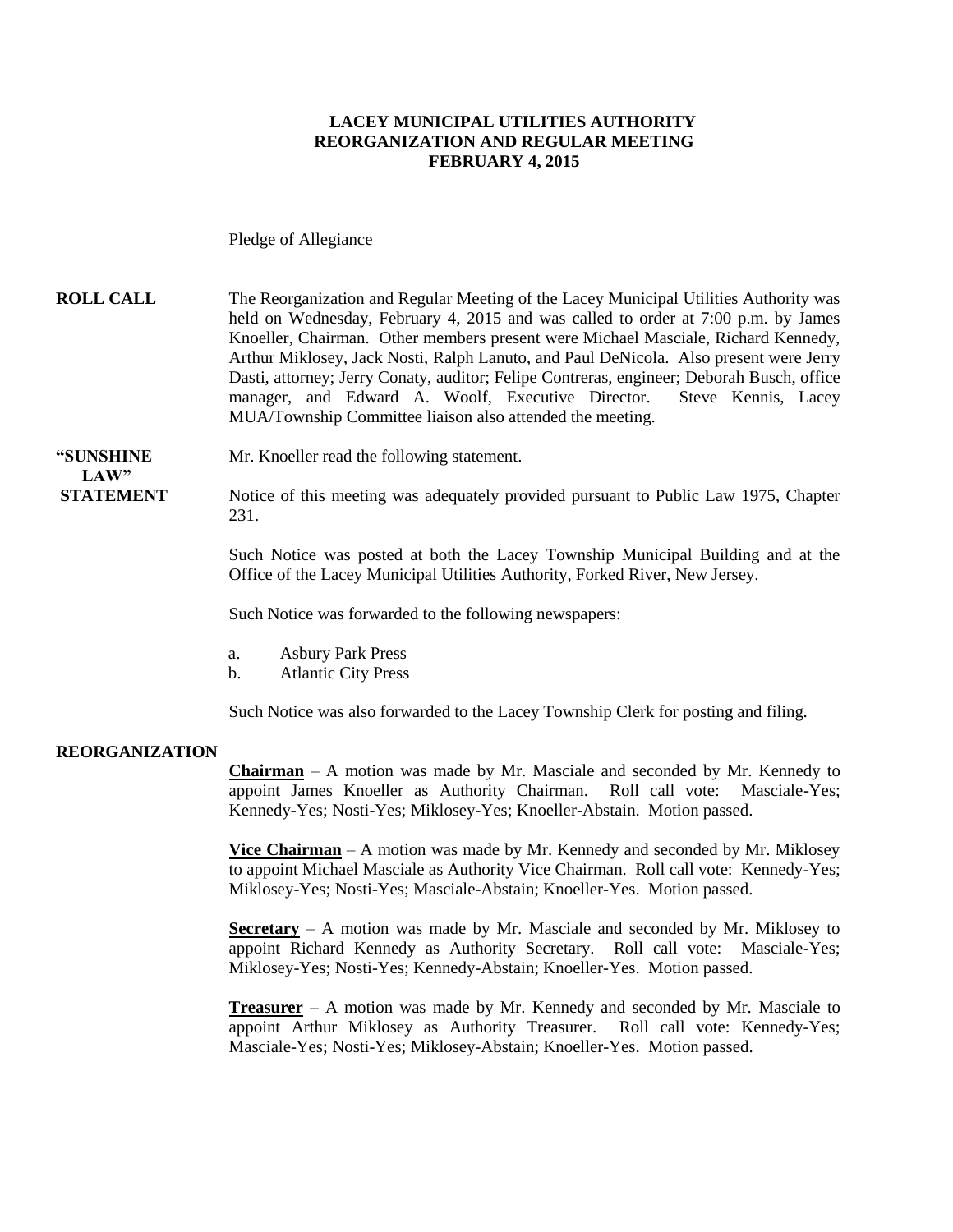# **COMMITTEE**

**APPOINTMENTS**Mr. Knoeller stated the Committee Appointments would be discussed at the next meeting.

### **RESOLUTION NO. 2015-11 - AUTHORIZE REGULAR MEETING SCHEDULE**

A motion was made by Mr. Kennedy and seconded by Mr. Masciale to adopt *Resolution No. 2015-11, Resolution of the Lacey Municipal Utilities Authority, County of Ocean, State of New Jersey*, *Authorizing Regular Meeting Schedule.* Roll call vote: Kennedy-Yes; Masciale-Yes; Nosti-Yes; Miklosey-Yes; Knoeller-Yes. Motion passed.

### **PROFESSIONAL**

**APPOINTMENTS** Mr. Woolf stated the administrative staff of the Authority received and reviewed the submissions of qualifications for professional service contracts. The Fair and Open process was utilized in determining the most qualified professionals; therefore, he recommends the following professionals be appointed to the Lacey Municipal Utilities Authority.

> **RESOLUTION NO. 2015-12 - APPOINT ENGINEER - REMINGTON, VERNICK AND VENA ENGINEERS** - A motion was made by Mr. Nosti and seconded by Mr. Kennedy to adopt *Resolution No. 2015-12, Resolution of the Lacey Municipal Utilities Authority, County of Ocean, State of New Jersey, Appointing the Firm Remington, Vernick and Vena Engineers as Authority Consulting Engineers*. Appointment is contingent upon revision of their hourly rates. Roll call vote: Nosti-Yes; Kennedy-Yes; Miklosey-Yes; Masciale-Yes; Knoeller-Yes. Motion passed.

### **RESOLUTION NO. 2015-13 – APPOINT ATTORNEY – JERRY J. DASTI OF THE FIRM DASTI, MURPHY, McGUCKIN, ULAKY, KOUTSOURIS &**

**CONNORS, P.C.** – A motion was made by Mr. Kennedy and seconded by Mr. Masciale to adopt *Resolution No. 2015-13, Resolution of the Lacey Municipal Utilities Authority, County of Ocean, State of New Jersey, Appointing Jerry J. Dasti of the Firm Dasti, Murphy*, *McGuckin, Ulaky, Koutsouris & Connors as Authority Attorney*. Roll call vote: Kennedy-Yes; Masciale-Yes; Nosti-Yes; Miklosey-Yes; Knoeller-Yes. Motion passed.

**RESOLUTION NO. 2015-14 – APPOINT AUDITOR – FRANK B. HOLMAN OF THE FIRM HOLMAN, FRENIA & ALLISON, PC** – A motion was made by Mr. Nosti and seconded by Mr. Kennedy to adopt *Resolution No. 2015-14, Resolution of the Lacey Municipal Utilities Authority, County of Ocean, State of New Jersey, Appointing Frank B. Holman, III, of the Firm Holman, Frenia, & Allison P.C as Authority Auditor*. Roll call vote: Nosti-Yes; Kennedy-Yes; Miklosey-Yes; Masciale-Yes; Knoeller-Yes. Motion passed.

**RESOLUTION NO. 2015-15 – APPOINT CONFLICT ATTORNEY – RICHARD D. MEINDERS, P.C.** – A motion was made by Mr. Kennedy and seconded by Mr. Nosti to adopt *Resolution No. 2015-15, Resolution of the Lacey Municipal Utilities Authority, County of Ocean, State of New Jersey*, *Appointing Richard D. Meinders, P.C. as Authority Conflict Attorney.* Roll call vote: Kennedy-Yes; Nosti-Yes; Miklosey-Yes; Masciale-Yes; Knoeller-Yes. Motion passed.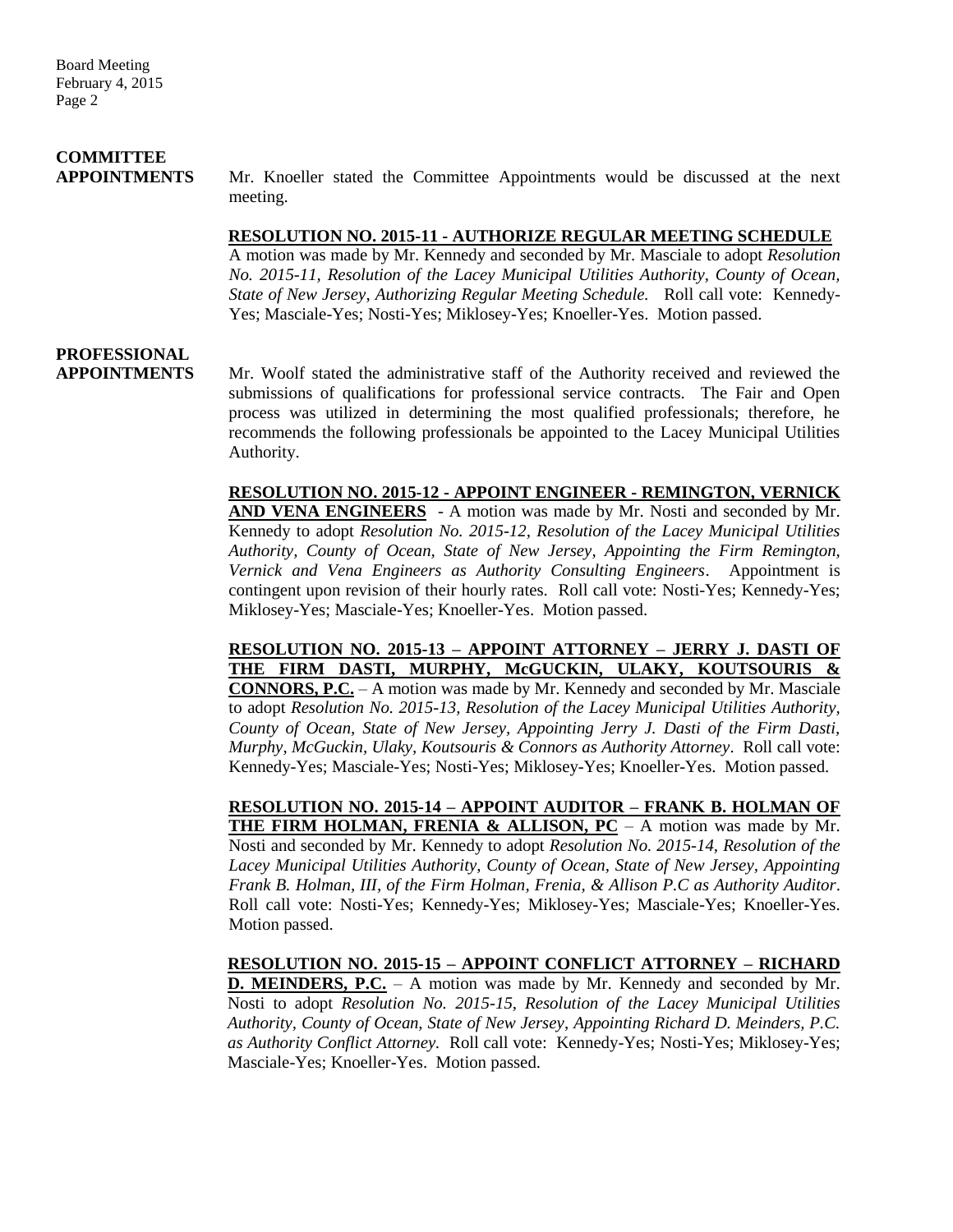### **RESOLUTION NO. 2015-16 – APPOINT LABOR COUNSEL – JERRY J. DASTI OF THE FIRM DASTI, MURPHY, ULAKY, KOUTSOURIS & CONNORS** – A

motion was made by Mr. Masciale and seconded by Mr. Nosti to adopt *Resolution No. 2015-16, Resolution of the Lacey Municipal Utilities Authority, County of Ocean, State of New Jersey, Appointing Jerry J. Dasti, Esq. of the firm Dasti, Murphy, McGuckin, Ulaky, Koutsouris & Connors, P.C. as Authority Labor Counsel*. Roll call vote: Masciale-Yes; Nosti-Yes; Miklosey-Yes; Kennedy-Yes; Knoeller-Yes. Motion passed.

**RESOLUTION NO. 2015-17 – APPOINT RISK MANAGEMENT CONSULTANT CONNOR STRONG COMPANIES, INC.** – A motion was made by Mr. Kennedy and seconded by Mr. Nosti to adopt *Resolution No. 2015-17, Resolution of the Lacey Municipal Utilities Authority, County of Ocean, State of New Jersey, Appointing Connor Strong Companies, Inc. as Authority Risk Management Consultant.* Roll call vote: Kennedy-Yes; Nosti-Yes; Miklosey-Yes; Masciale-Yes; Knoeller-Yes. Motion passed

**RESOLUTION NO. 2015-18 – APPOINT PUBLIC AGENCY COMPLIANCE OFFICER – EDWARD A. WOOLF** - A motion was made by Mr. Masciale and seconded by Mr. Kennedy to adopt *Resolution No. 2015-18, Resolution of the Lacey Municipal Utilities Authority, County of Ocean, State of New Jersey, Appointing Edward A. Woolf as Public Agency Compliance Officer, P.L. 1975, c. 127*. Roll call vote: Masciale-Yes-; Kennedy-Yes; Nosti-Yes; Miklosey-Yes; Knoeller-Yes. Motion passed.

**RESOLUTION NO. 2015-19 – APPOINT PERSONNEL OFFICER – EDWARD A. WOOLF** – A motion was made by Mr. Kennedy and seconded by Mr. Nosti to adopt *Resolution No. 2015-19, Resolution of the Lacey Municipal Utilities Authority, County of Ocean, State of New Jersey, Appointing Edward A. Woolf as Personnel Officer*. Roll call vote: Kennedy-Yes; Nosti-Yes; Miklosey-Yes; Masciale-Yes; Knoeller-Yes. Motion passed.

**RESOLUTION NO. 2015-20 – APPOINT FUND COMMISSIONERS AND ALTERNATE FUND COMMISSIONER TO THE NEW JERSEY UTILITY** AUTHORITIES JOINT INSURANCE FUND - A motion was made by Mr. Nosti and seconded by Mr. Kennedy to adopt *Resolution No. 2015-20, Resolution of the Lacey Municipal Utilities Authority, County of Ocean, State of New Jersey, Appointing Fund Commissioners and Alternate Fund Commissioner for the New Jersey Utilities Authorities Joint Insurance Fund*. Roll call vote: Nosti-Yes; Kennedy-Yes; Miklosey-Yes; Masciale-Yes; Knoeller-Yes. Motion passed.

**RESOLUTION NO. 2015-21 – APPOINT COMPANY PHYSICIAN – FORKED RIVER MEDICAL SPECIALISTS, P.A.** – A motion was made by Mr. Nosti and seconded by Mr. Masciale to adopt *Resolution No. 2015-21, Resolution of the Lacey Municipal Utilities Authority, County of Ocean, State of New Jersey, Appointing Forked River Medical Specialists, P.A. as Company Physician*. Roll call vote: Nosti-Yes; Masciale-Yes; Miklosey-Yes; Kennedy-Yes; Knoeller-Yes. Motion passed.

Mr. Woolf Tabled the appointment of computer consultant

**APPROVAL**

**OF MINUTES Regular Meeting of January 7, 2015 -** A motion was made by Mr. Masciale and seconded by Mr. Miklosey to approve the minutes of the Regular Meeting of January 7,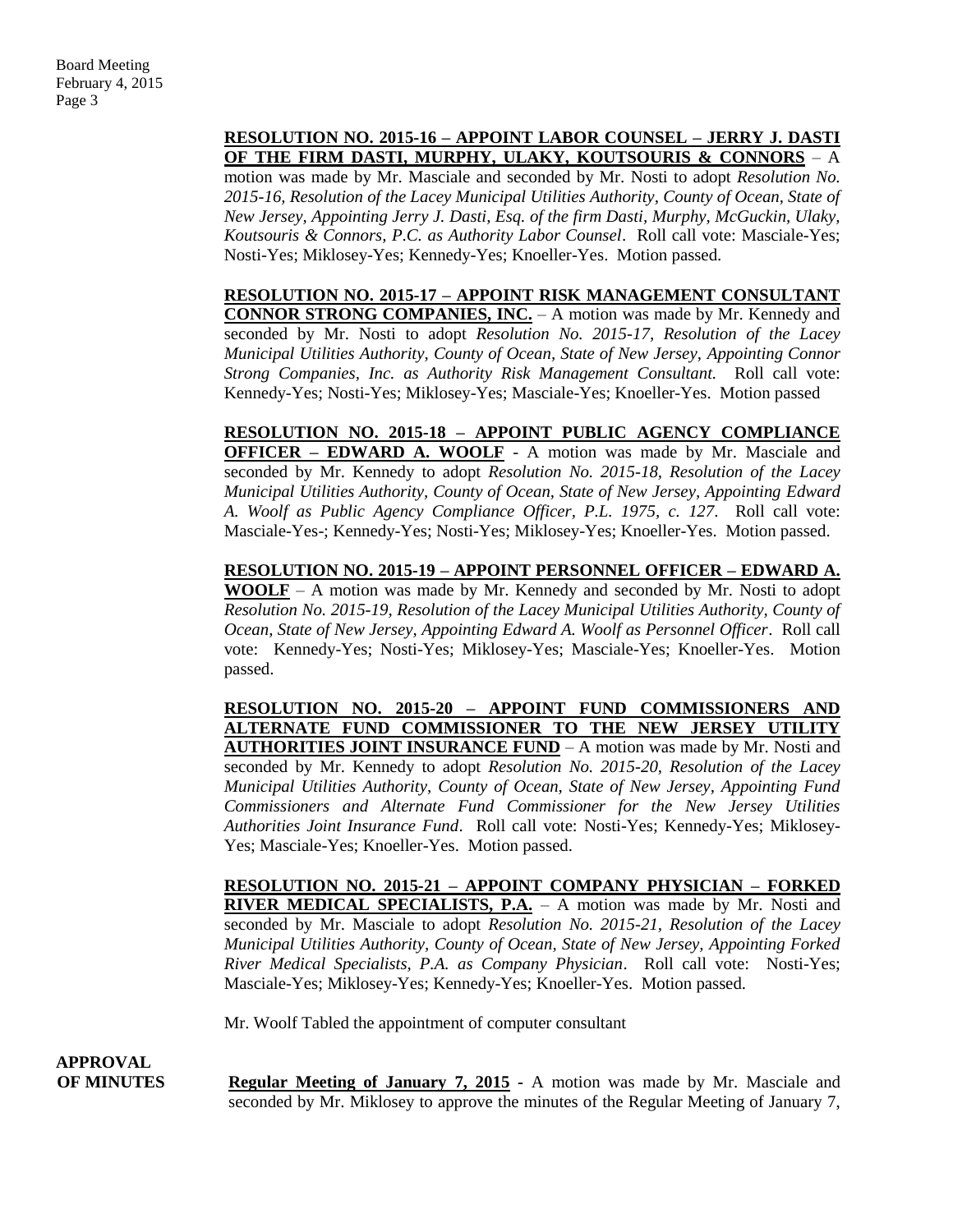2015. Roll call vote: Masciale-Yes; Miklosey-Yes; Nosti-Yes; Kennedy-Yes; Knoeller-Yes. Motion passed.

**Closed Session Meeting of January 7, 2015 -** A motion was made by Mr. Miklosey and seconded by Mr. Kennedy to approve the minutes of the Closed Session Meeting of January 7, 2015. Roll call vote: Miklosey-Yes; Kennedy-Yes; Nosti-Yes; Masciale-Yes; Knoeller-Yes. Motion passed.

### **EXECUTIVE DIRECTOR'S**

**REPORT Cash Balance Report - Period Ending December 31, 2014** - Mr. Woolf summarized the cash balances for period ending December 31, 2014 as follows: Total cash balance for the unrestricted accounts were \$7,349,404.37, with earnings of \$239.16. Total cash balance for the restricted accounts held by the trustee were \$3,523,487.66, with earnings of \$1,651.23. Current period interest on the restricted and unrestricted accounts was \$1,890.39. Year-to-date earnings on all interest bearing accounts were \$26,079.12.

> **Resolution 2015-06 – Award Contract for Supply of Water Treatment Chemical Supplies for 2015** - On recommendation by the executive director, a motion was made by Mr. Miklosey and seconded by Mr. Kennedy to adopt *Resolution 2015-06, Resolution of the Lacey Municipal Utilities Authority, County of Ocean, State of New Jersey, Awarding Contract for Supply of Water Treatment Chemical Supplies for 2015.* Roll call vote: Miklosey-Yes; Kennedy-Yes; Nosti-Yes; Masciale-Yes; Knoeller-Yes. Motion passed.

## **BUSINESS**

**REPORT** The business report was submitted for review.

# **ENGINEER'S**

**REPORT Resolution 2015-09 – Preliminary Sewer and Water Approval – Kirk Minor Subdivision, Block 1241, Lots 13-19 & 26** – Mr. Dittenhofer stated his office received the application and plans for preliminary sewer and water approval for Kirk Minor Subdivision, Block 1241, Lots 13-19  $& 26$ . The applicant is proposing to construct road improvements to Clair Road west of Argonne Avenue and build one (1) residential dwelling. The applicant proposes to install approximately 120 LF of 6" PVC water main along Clair Road and provide a water service for the dwelling. The applicant also proposes to construct approximately 130 LF of sanitary sewer main and a manhole along Clair Road and provide a sanitary lateral for the dwelling. On recommendation by the Authority's engineer, a motion was made by Mr. Nosti and seconded by Mr. Masciale to adopt *Resolution 2015-09, Resolution of the Lacey Municipal Utilities Authority, County of Ocean, State of New Jersey, Preliminary Sewer and Water Approval, Kirk Minor Subdivision, Block 1241, Lots 13-19 & 26.* Roll call vote: Nosti-Yes; Masciale-Yes; Miklosey-Yes; Kennedy-Yes; Knoeller-Yes. Motion passed.

> **Resolution 2015-10– Preliminary Sewer and Water Approval – Sarama Homes Minor Subdivision, Block 1554, Lots 1-6 & 46-50** – Mr. Dittenhofer stated his office received the application and plans for preliminary sewer and water approval for Sarama Homes Minor Subdivision, Block 1554, Lots 1-6 & 46-50. The applicant is proposing to construct a three (3) lot minor subdivision on the south side of Elwood Street, between Arlington Avenue and Kearny Avenue. The applicant proposes to service each of the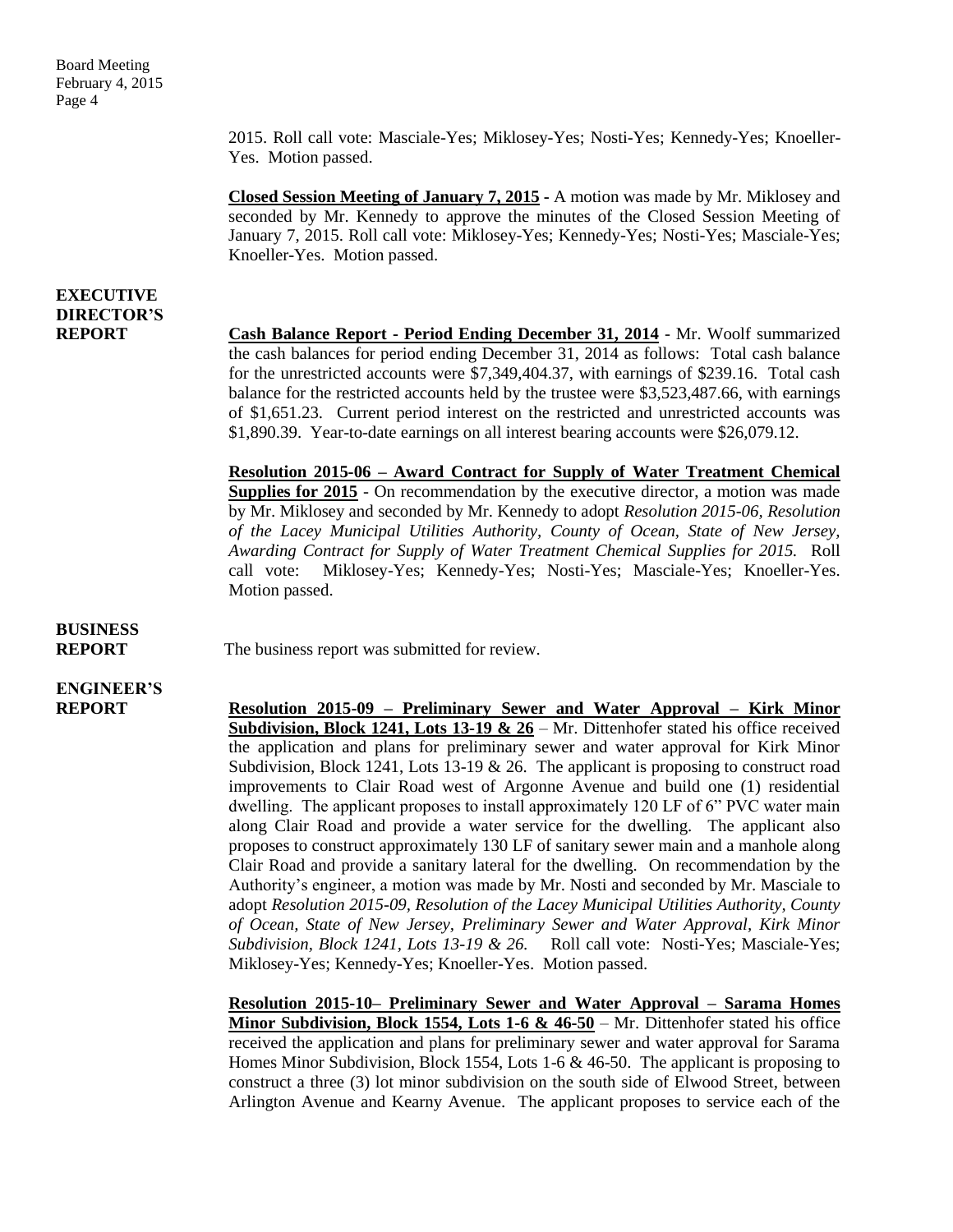proposed dwellings with an individual water service and sanitary lateral. On recommendation by the Authority's engineer, a motion was made by Mr. Nosti and seconded by Mr. Miklosey to adopt *Resolution 2015-10, Resolution of the Lacey Municipal Utilities Authority, County of Ocean, State of New Jersey, Preliminary Sewer and Water Approval, Sarama Homes Minor Subdivision, Block 1554, Lots 1-6 & 46-50.*  Roll call vote: Nosti-Yes; Miklosey-Yes; Kennedy-Yes; Masciale-Yes; Knoeller-Yes. Motion passed.

**Water Treatment Plant No. 1 Upgrades** – Mr. Contreras stated pole locations were selected. Installation is currently waiting for supplies and coordination with the contractor for the underground section along the center street. Mr. Knoeller asked Mr. Dasti to send the contractor a letter informing them the delay of this project is unacceptable.

**Meter Installation** - Mr. Contreras stated this project is ongoing. First installation reports and online access were submitted. A progress meeting is scheduled for February  $11<sup>th</sup>$ .

**Cleaning & Televising Contract No. 8** – Preconstruction meeting was held two weeks ago.

**HMPG Purchasing and skid mounted generator and site improvements at four (4) pump stations** – Mr. Contreras stated a kick-off meeting for this project was held January 13<sup>th</sup>. His office applied for four (4) portable generators for four (4) pump stations. The Grant agreement was signed and the project is currently under design. The total amount of the project is \$400,000.00. Mr. Woolf stated the grant would cover 90% of this project.

### **ATTORNEY'S**

**REPORT Planning Board Compliance Issue** – Mr. Dasti stated all compliance issues have been resolved.

> **General Matters** – Mr. Dasti stated he forwarded to the Authority a copy of the recent legislation which extends the Permit Extension Act through December 31, 2015. Therefore, all prior approvals will remain in full force and effect.

> **Water Treatment Chemical Supplies** – Mr. Dasti stated he has reviewed the bid documents and prepared a Resolution for the Authority's approval.

> **Sarama Homes** – Mr. Dasti stated he has reviewed the letter of recommendation from RV&V regarding Preliminary sewer and water application.

> **Kirk Minor Subdivision** - Mr. Dasti stated he has reviewed the letter of recommendation from RV&V regarding Preliminary sewer and water application.

> **Teamsters Local 97** – Mr. Dasti stated he is in the process of discussing a personnel matter with representative of the Teamsters. Would like to have further discussion in closed session.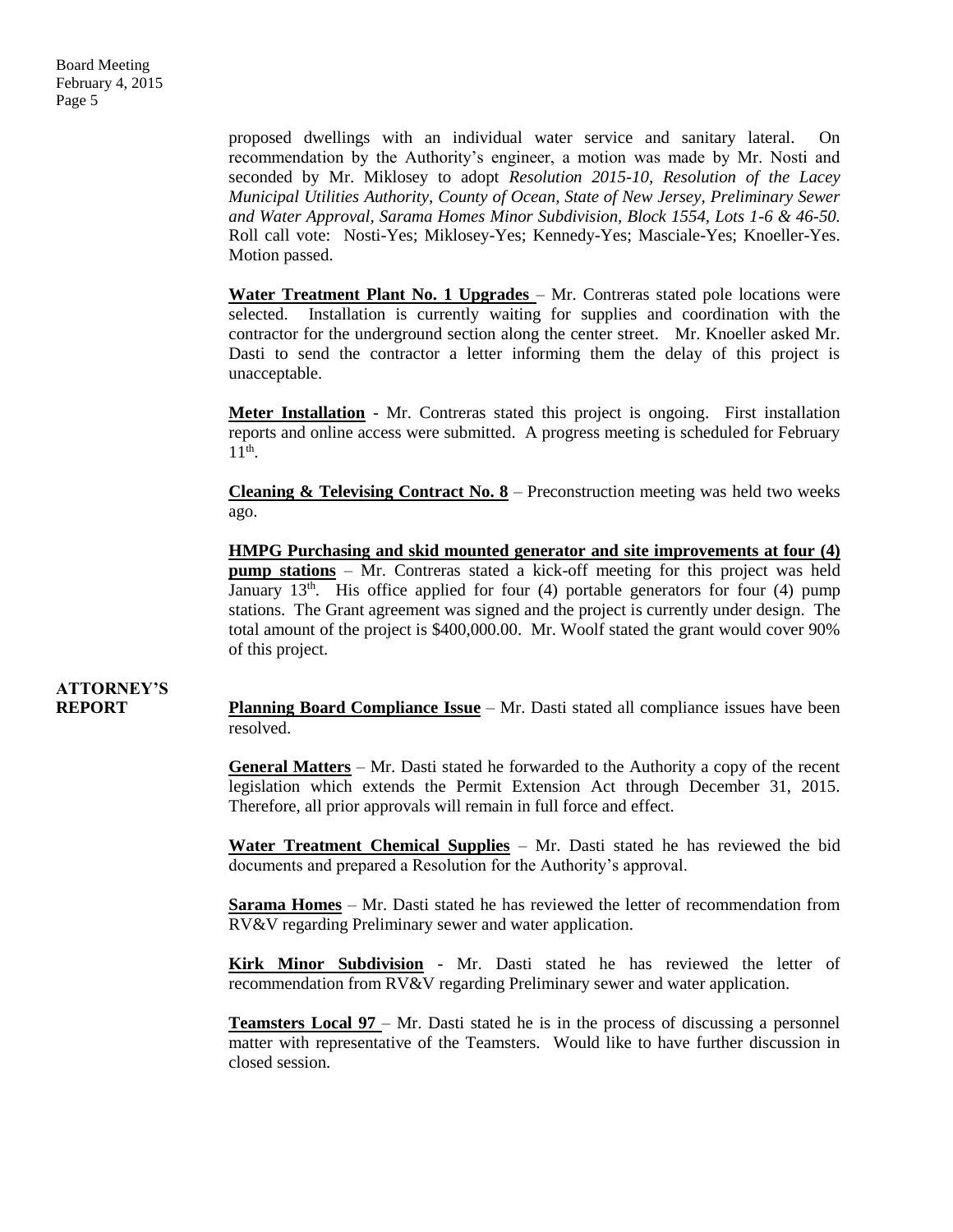# **AUDITOR'S**

**REPORT Accountant's Status Report – Month Ended December 31, 2014** – Mr. Conaty reported user charges for sewer and water resulted in an unfavorable variance for the month. Delinquency charges had a favorable variance on both water and sewer. Interest income had an unfavorable variance due to investments not performing as well as expected. Sewer revenues were favorable for the year. The audit is scheduled for March 9<sup>th</sup>.

> Mr. Knoeller asked if the financial advisor is scheduled to attend a board meeting. Mr. Woolf stated he will ask them to attend the April board meeting. In the meantime, a finance committee meeting will be scheduled for March.

#### **CORRESPONDENCE**

**Harold Peters, Clairemore Ave** – Requesting relief of utility bill, due outside pipe leak. Since the water from the leak did not go into the sewer system, a motion was made by Mr. Kennedy and seconded by Mr. Miklosey to grant a credit adjustment on the sewer charges in the amount of \$42.48 (15,000 gallons). Roll call vote: Kennedy-Yes; Miklosey-Yes; Nosti-Yes; Masciale-Yes; Knoeller-Yes. Motion passed.

**Michelle Keats, F Street** – Requesting relief of utility bill, due to irrigation use without meter. After consideration of this request, a motion was made by Mr. Kennedy and seconded by Mr. Masciale to grant a one-time credit adjustment on the sewer charges in the amount of \$620.98 (99,000 gallons). No further credit will be given for irrigation use. Roll call vote: Kennedy-Yes; Masciale-Yes; Nosti-Yes; Miklosey-Yes; Knoeller-Yes. Motion passed.

**Danielle Scevola, Ernest Drive** - Requesting relief of utility bill, due to outside faucet leak. Since the water from the leak did not go into the sewer system, a motion was made by Mr. Kennedy and seconded by Mr. Miklosey to grant a credit adjustment on the sewer charges in the amount of \$69.88 (22,000 gallons). Roll call vote: Kennedy-Yes; Miklosey-Yes; Nosti-Yes; Masciale-Yes; Knoeller-Yes. Motion passed

**Mr. & Mrs. Meyer, Laurel Blvd.** - Requesting relief of utility bill, due to outside pipe leak. Since the water from the leak did not go into the sewer system, a motion was made by Mr. Kennedy and seconded by Mr. Masciale to grant a credit adjustment on the sewer charges in the amount of \$596.12 (95,000 gallons). Roll call vote: Kennedy-Yes; Masciale-Yes; Nosti-Yes; Miklosey-Yes; Knoeller-Yes. Motion passed

**Robert Cabany, E. Lacey Road** - Requesting relief of utility bill, due to toilet leak. Based upon the available information a waiver of the service charges could not be supported.

**OLD**

**BUSINESS Resolution 2015-08 – Memorialize Action Taken January 7, 2015 – Salary Increase for Non-Union, Non-Contract Employees** - Secretary Kennedy executed Resolution 2015-08 memorializing action taken on January 7, 2015, establishing salary increases for non-union, non-contract employees of the Lacey Municipal Utilities Authority.

> **Resolution 2015-07 – Amending Resolution 2014-54, Award Contract for Cleaning and Televising Contract No. 8** - Secretary Kennedy executed Resolution 2015-07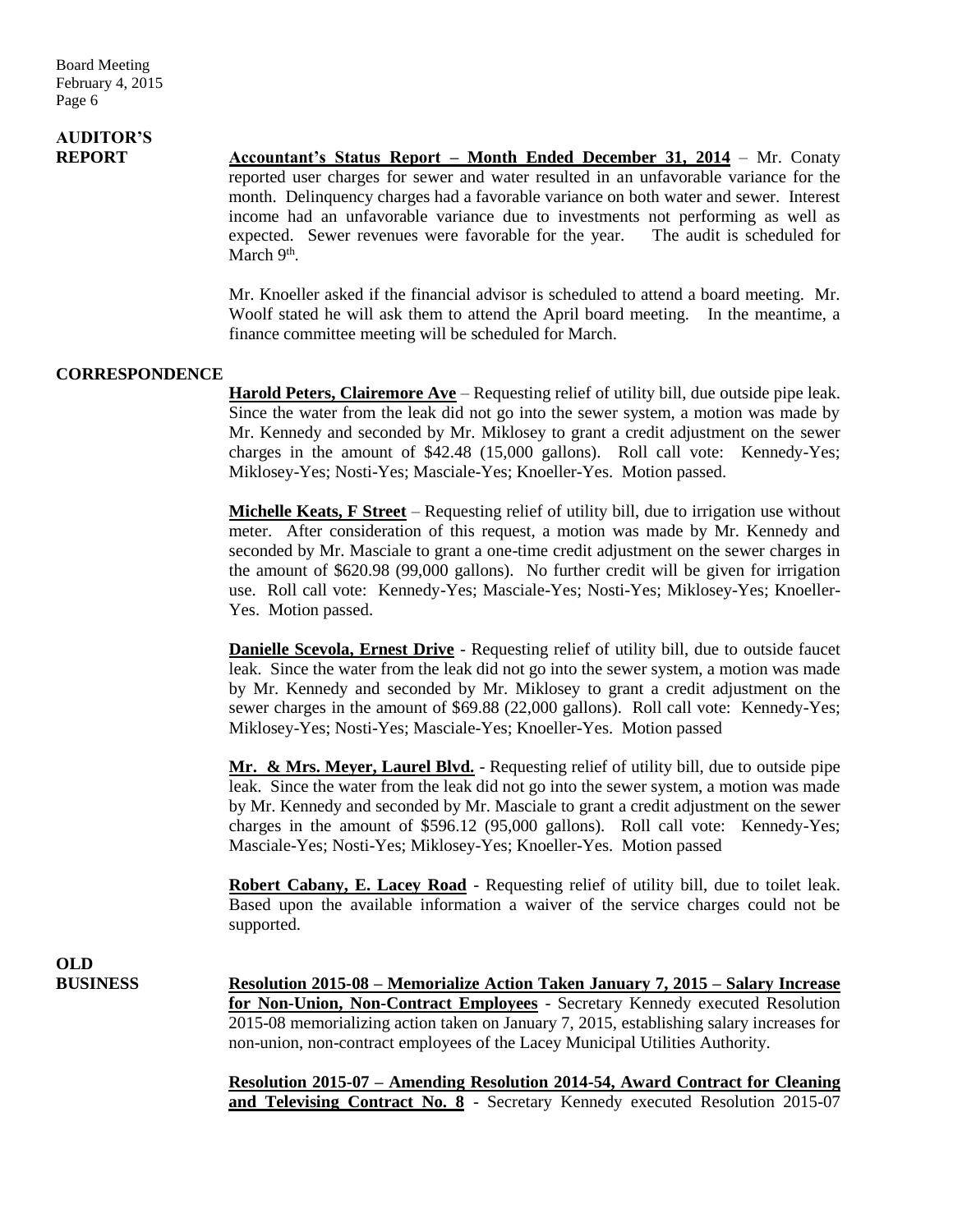Board Meeting February 4, 2015 Page 7

> amending Resolution 2014-54, awarding contract for cleaning and televising sanitary sewer contract No. 8.

### **NEW**

**BUSINESS Tax Lien Sale** - Mr. Knoeller stated the tax lien sale was held on January 16<sup>th.</sup> Historically, the Authority would get a check from the Township one week after the sale. As of this date, the Township has not issued a check. Mr. Knoeller asked Mr. Kennis to follow-up on when the Authority could expect the check.

#### **PUBLIC BUSINESS/ COMMENT**

**Allison Lemke –** Ms. Lemke asked if wells No. 7 & 8 are in a confined aquifer, and how many gallons per minute (gpm) capacity for each well. Mr. Knoeller stated the wells are in a confined aquifer at 1500 gpm per each well. Ms. Lemke asked if those wells are operational. Mr. Knoeller stated well No. 7 is operational. Well No. 8 has been tested but is not operational. Once the electric is complete will become operational.

Ms. Lemke asked how much did those wells cost. Mr. Knoeller stated the total project was about approximately \$2.6 million dollars. Ms. Lemke asked if Wells 3, 4  $&$  5 will be on standby after the new wells go on-line. Mr. Woolf stated they will be on stand-by in the winter months.

Ms. Lemke asked what happened to wells  $1 \& 2$ . Mr. Woolf stated they are still in service, however, the water quality for well No. 1 has a high iron content, which has been put out of service years ago. Well No. 2 has excellent water quality, however the capacity is only 500 gpm. Well No. 2 will be continued to be used as a standby well. Brookdale wells No. 1 & 2 have been decommissioned, and are in the process of decommissioning the water treatment plant as well.

Ms. Lemke stated the original public notice for the funding of wells  $7 \& 8$  indicated they were going to be paid by a grant. She asked if that grant was ever used. Mr. Woolf stated the wells were paid for in cash, and additional money was financed to expand the water treatment plant. Mr. Knoeller pointed out the Authority applied for a grant but was high on the approval list, therefore, the LMUA was not a priority. Ms. Lemke reiterated that the public notice stated the wells would be paid for by a grant. Mr. Dasti stated that is not correct. The public notice indicated the Authority had to have a hearing as part of the grant process. Ms. Lemke stated she disagrees.

## **PAYMENT OF**

**VOUCHERS WHEREAS**, the members of the Lacey Municipal Utilities Authority carefully examined all vouchers presented for payment of claims;

> **NOW, THEREFORE, BE IT RESOLVED** by the Lacey Municipal Utilities Authority that:

> 1. Said vouchers in the sum of \$224,712.44 be and the same are hereby approved to be paid.

2. Said vouchers are listed on the attached computer check register.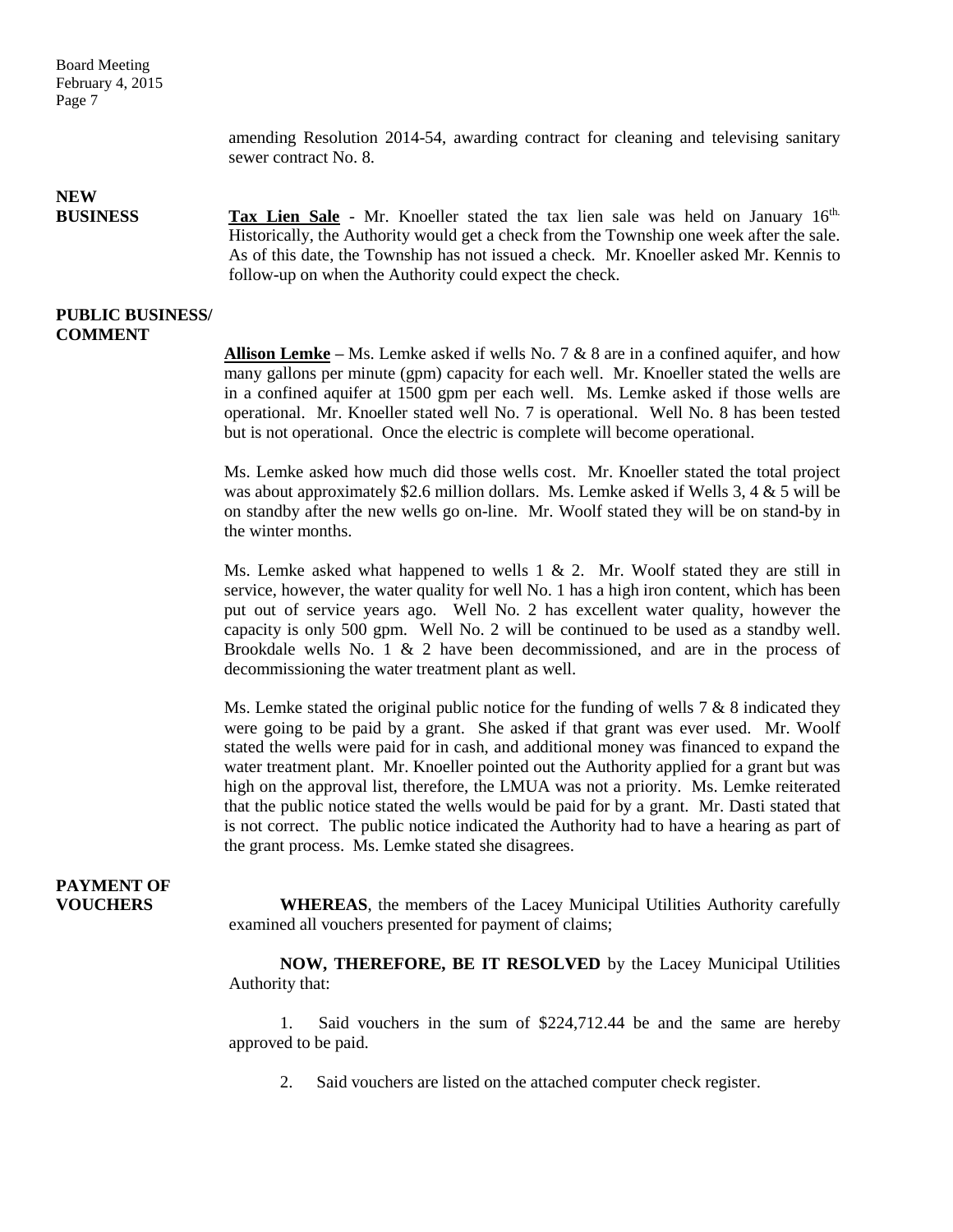Board Meeting February 4, 2015 Page 8

> A motion was made by Mr. Masciale and seconded by Mr. Miklosey to adopt the above resolution. Roll call vote: Masciale-Yes; Miklosey-Yes; Nosti-Yes; Kennedy-Yes; Knoeller-Yes. Motion passed.

**CLOSED** 

#### **SESSION RESOLUTION**

**WHEREAS,** Section 8 of the Open Public Meetings Act, Chapter 231, Public Law 1975 permits the exclusion of the public from a meeting in certain circumstances;

**WHEREAS**, this public body is of the opinion that such circumstances presently exist.

**NOW, THEREFORE, BE IT RESOLVED** by the Lacey Municipal Utilities Authority, County of Ocean and State of New Jersey as follows:

1. The public shall be excluded from discussion of action upon the hereinafter specified subject matters.

2. The general nature of this closed session concerns contractual and personnel matters.

3. It is anticipated at this time that the above-stated matters will be made public once these matters have been resolved.

4. This resolution shall take effect immediately.

A motion was made by Mr. Nosti and seconded by Mr. Kennedy to adopt the above resolution. Roll call vote: Unanimously approved.

Separate minutes were kept on the above closed session.

**RE-OPEN**

**MEETING** A motion was made and seconded to return to open session. Motion unanimously carried.

**OTHER**

**BUSIENSS RV&V Rates** - A motion was made by Mr. Nosti and seconded by Mr. Kennedy authorizing a 15% increase on 2014 rates for authority's engineer, Remington, Vernick & Vena Engineers for 2015. Roll call vote: Nosti-Yes; Kennedy-Yes; Miklosey-No; Masciale-Yes; Knoeller-Yes. Motion passed.

**ADJOURNMENT** There being no further business to discuss, the meeting was adjourned at 7:45 p.m.

Respectfully submitted,

Michele Kennedy Executive Secretary